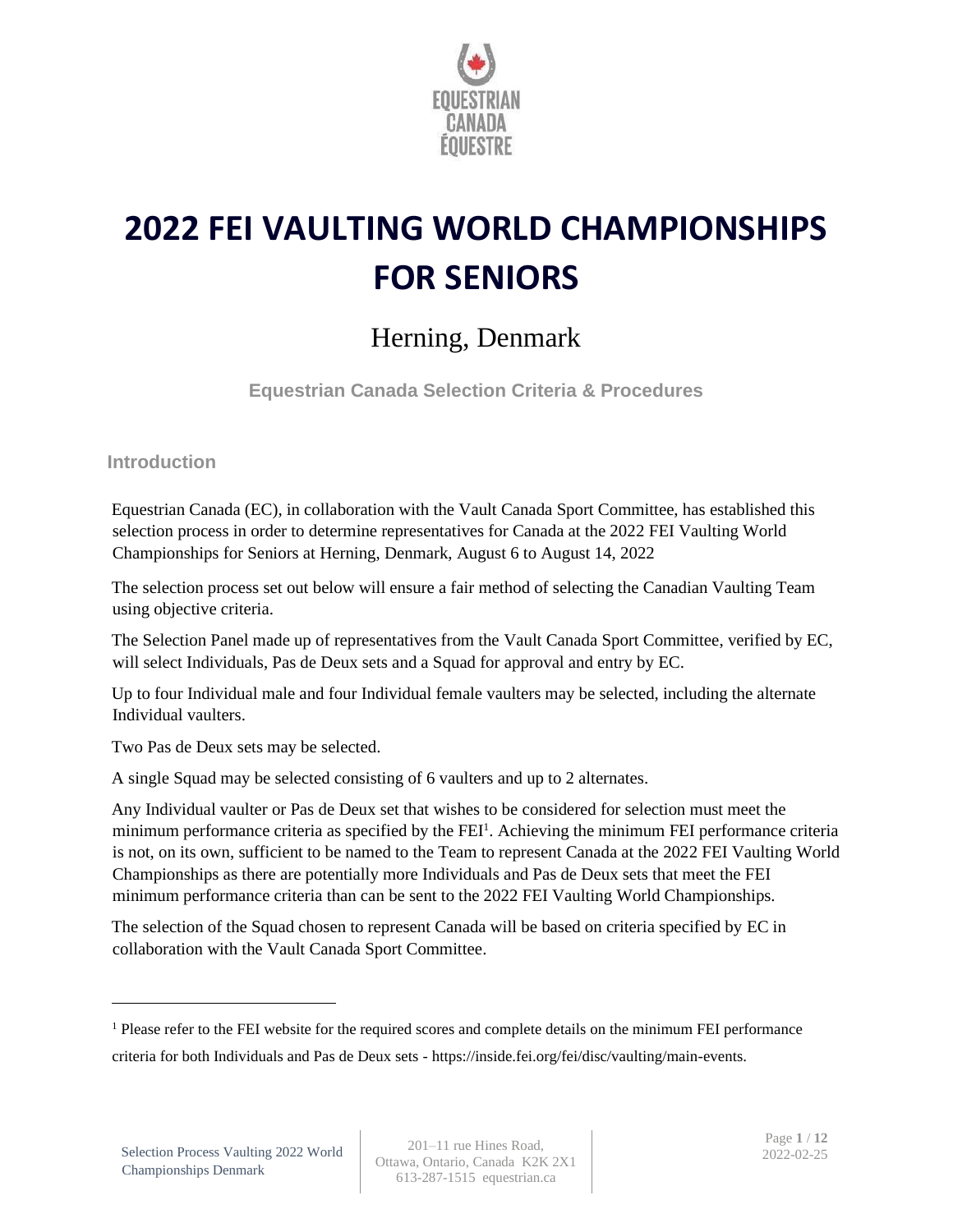

The selection of Individuals, Pas de Deux sets and the Squad from those candidates that meet the minimum FEI performance criteria and/or the following qualification requirements will be accomplished by an objective system that includes scores achieved by the candidates during the qualification period.

# **Guiding Principles**

The selection process was developed according to the following guiding principles:

- Enables the selection of the Individuals, Pas de Deux sets and Squad that have the greatest likelihood of performing well at the 2022 World Senior Vaulting Championships.
- Allows the longest possible opportunity for competitors to qualify.
- Encourages (and does not discourage) competitors from attending as many CVI events as possible.
- Is straightforward, and resists manipulation or poor sportsmanship; Is sensitive to, but not constrained by, the costs involved.

### **Applicability**

The selection process described in this document will be in effect for the 2022 FEI Vaulting World Championships for Seniors. This selection process has been reviewed and approved by Equestrian Canada for use at these Championships as is required by the regulations of Equestrian Canada.

# **Qualification Period**

Individuals, Pas de Deux sets and Squads must achieve the score(s) necessary to satisfy the minimum FEI performance criteria or the following qualification requirements, within the qualification period, which has a specific start date and an end date.

Equestrian Canada, in collaboration with the Vault Canada Sport Committee, has determined that the **qualification period for the 2022 FEI Vaulting World Championships for Seniors shall run from January 1, 2021, to June 29, 2022.**

In developing this document, EC and the Vault Canada Sport Committee recognize that the FEI imposes minimum age restrictions for competitors, and to fairly accommodate individuals who may not meet the age requirements until the year of the 2022 FEI Vaulting World Championships the qualification period has been held open late enough to accommodate as many CVI competitions as possible in the year of the 2022 FEI Vaulting World Championship.

# **Candidate Selection**

• A candidate Individual must submit 1 final score from a CVI 3 competition that satisfies the FEI qualifying criteria.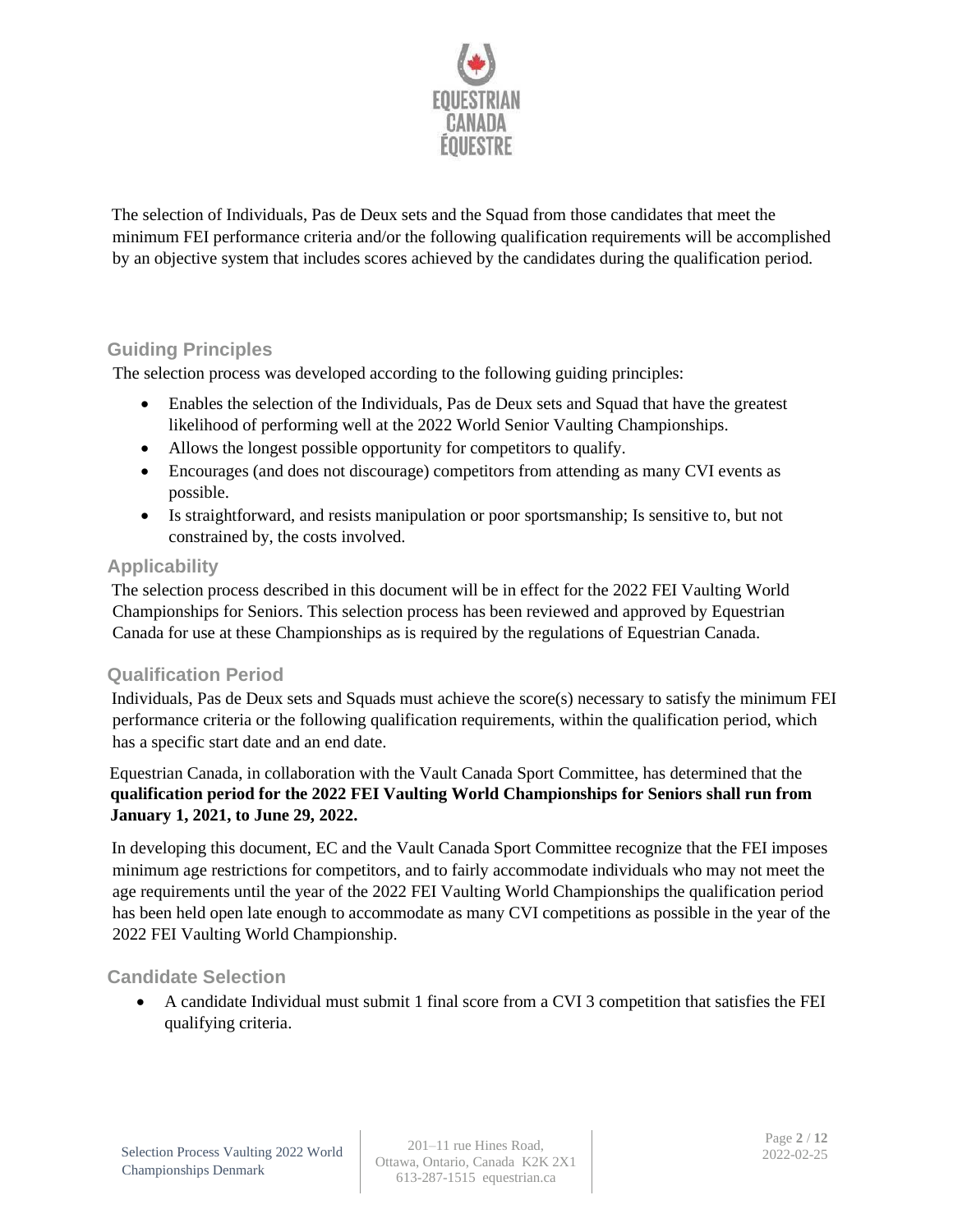

- A candidate Pas de Deux set must submit 1 round score from a CVI 3\* competition that satisfies the FEI qualifying criteria.
- A candidate Squad must submit 1 final score from a CVI 3\* competition that satisfies the Selection Committee or the 2022 FEI World Championships which states one score of 6.25 or above.

### *Individuals Selection*

- The Individual candidates of each gender that have submitted the highest scores that satisfy the FEI qualifying criteria will be ranked in order based on the highest combined score submitted by each candidate. They will be selected to the Team in rank order based on the submitted scores, up to a maximum of four candidates.
- Of the four selected candidates of each gender, the Individual candidate from this group with the lowest score submitted shall be the alternate competitor, to be approved by Equestrian Canada.

#### *Pas de Deux Selection*

• The Pas de Deux candidate sets that have submitted the highest scores that satisfy the FEI qualifying criteria will be selected to the Team in rank order based on the submitted scores, up to a maximum of two candidate sets to be selected, to be approved by Equestrian Canada.

#### *Squad Selection*

The Squad that has submitted the highest score that satisfy the FEI qualifying will be selected to the Team to be approved by Equestrian Canada.

In the application of the above, if candidates have identical scores, the tie(s) are resolved by applying the following, in sequence, until the tie is broken.

- A candidate with a higher first-round score ranks higher. **If still tied then,**
- A candidate with a higher compulsory round ranks higher. **If still tied then,**
- By a random drawing of names to be conducted by the Selection Panel.

**Note**: It is the responsibility of the athlete(s) to deliver their scores to the Selection Panel no later than **June 29, 2022** using the forms provided in Appendix A, B or C. The forms can be copied if more space is needed to submit qualifying scores you wish considered. The scores must be accompanied by a copy of the associated official signed score sheet or an official FEI sanctioned event results sheet bearing the event name and date. Failure to provide this information to the Selection Panel by the aforementioned date and time will result in the candidate not being included in the selection process and thus being eliminated from selection consideration.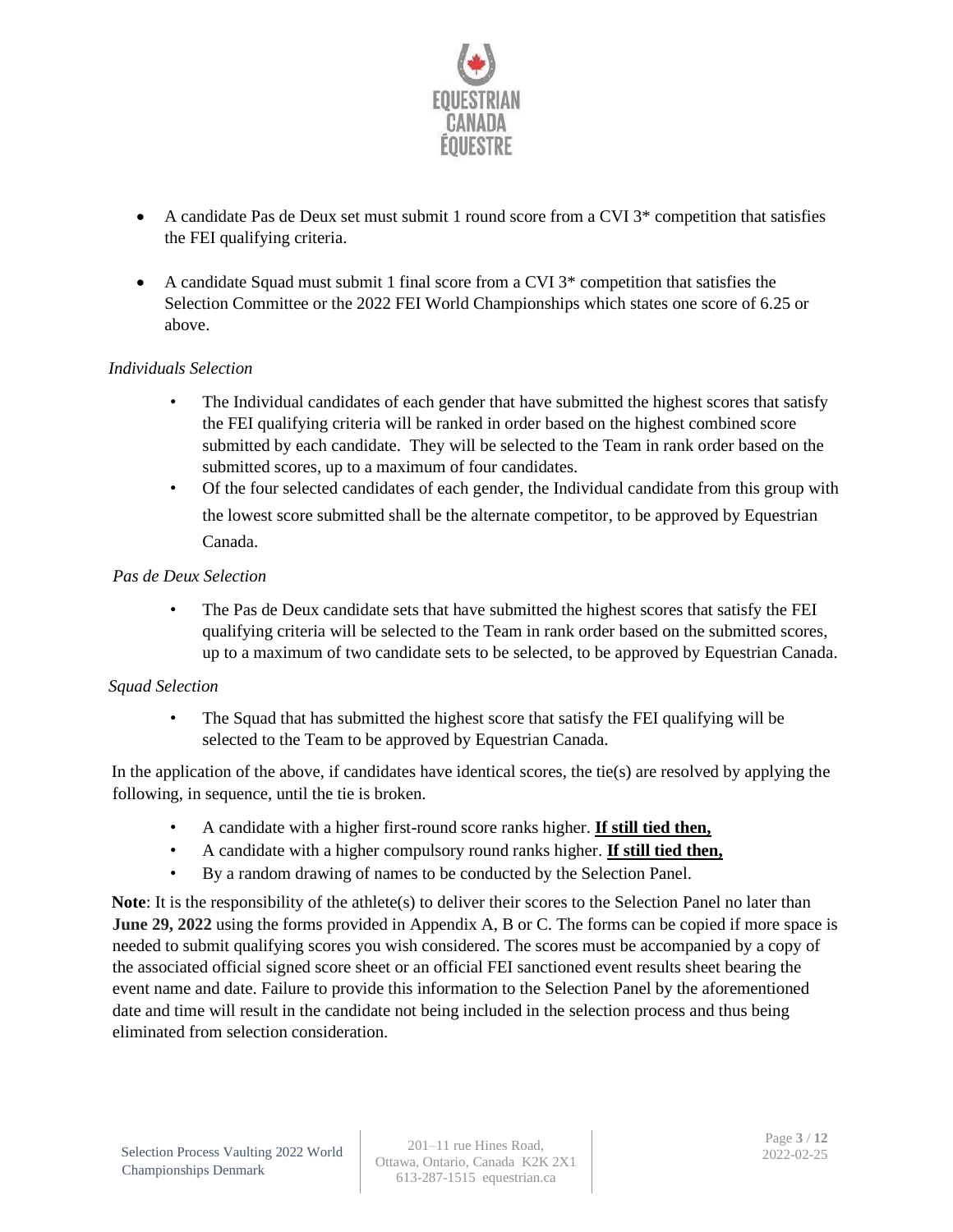

Athletes Declaring for Selection and their Support Personnel must:

- Create a profile in the EC Games & Championships Portal by April 25 2022
- Existing users (edit your profile) https://licence.equestrian.ca/gamesdb/login.aspx
- New users (create a new account in the EC Games portal) https://licence.equestrian.ca/gamesdb/register?user=new

### **Selection Committee**

The Selection Committee for the 2022 FEI Vaulting World Championships shall be the Selection Panel, nominated by the Vault Canada Sport Committee and approved by Equestrian Canada.

It is the responsibility of the Selection Panel to apply the selection criteria described within this document, to determine the Individual males, Individual females, Pas de Deux sets and the Squad that will comprise the Team to represent Canada at the 2022 FEI Vaulting World Championships.

The Selection Panel shall only consider candidates that have (a) submitted scores achieved within the qualification period, (b) submitted complete and accurate information to the Selection Panel using the forms in Appendix A, B or C of this document, and (c) provided their scores to the Selection Panel prior to the end of the qualification period.

Submissions must be sent to Anna Johnson at Equestrian Canada at [ajohnson@equestrian.ca](mailto:ajohnson@equestrian.ca)

# **Dispute Resolution Policy – Elite Athletes**

Athletes participating in the selection process for the 2022 FEI Vaulting World Championships hereby adopt [EC's Discipline, Complaints and Appeals Policy](https://www.equestrian.ca/cdn/storage/resources_v2/eYHT7wJtStzpmxq4g/original/eYHT7wJtStzpmxq4g.pdf) as the mechanism to resolve disputes between all declared athletes and EC. Declared athletes and owners are 'Athletes' pursuant to the [Discipline,](https://www.equestrian.ca/cdn/storage/resources_v2/eYHT7wJtStzpmxq4g/original/eYHT7wJtStzpmxq4g.pdf)  [Complaints and Appeals Policy.](https://www.equestrian.ca/cdn/storage/resources_v2/eYHT7wJtStzpmxq4g/original/eYHT7wJtStzpmxq4g.pdf) Therefore, any dispute relating to the Selection Panel's procedure approved by Equestrian Canada for the 2022 FEI Vaulting World Championships competition must be made according to said policy. Formal internal appeals to the Selection Process **must** be received by the Equestrian Canada office within 72 hours after the athlete has been notified in writing of their selection status.

### **Questions**

Any questions about this document may be directed to Anna Johnson at Equestrian Canada at ajohnson@equestrian.ca.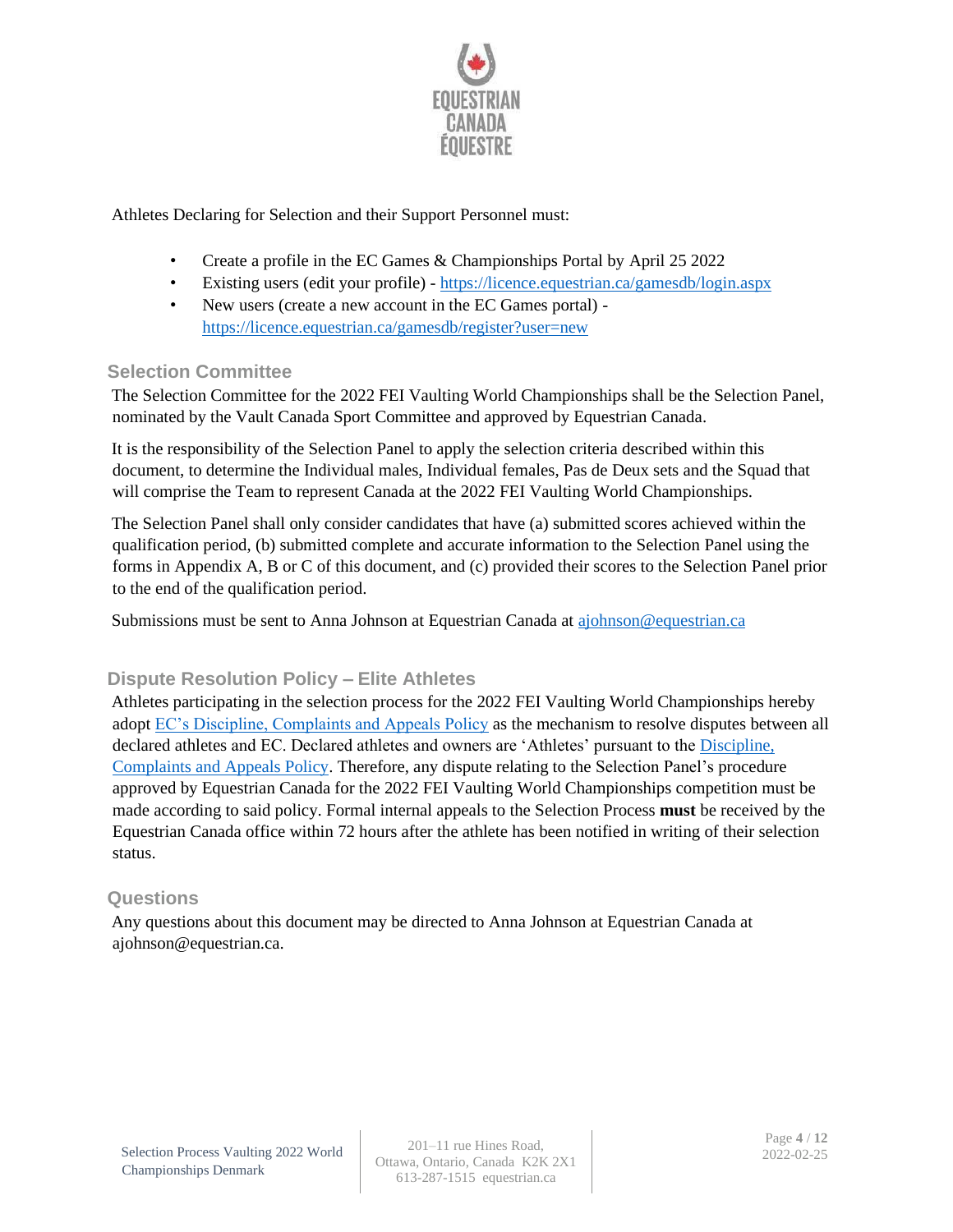

# **APPENDIX A. INFORMATION TO BE PROVIDED BY INDIVIDUAL CANDIDATES**

| I declare that all information provided is true, accurate and without material omission.                      |  |
|---------------------------------------------------------------------------------------------------------------|--|
|                                                                                                               |  |
|                                                                                                               |  |
| <b>Score One</b>                                                                                              |  |
|                                                                                                               |  |
|                                                                                                               |  |
| Final Score: __________ (e.g. 7.194)                                                                          |  |
|                                                                                                               |  |
| <b>Score Two</b>                                                                                              |  |
|                                                                                                               |  |
|                                                                                                               |  |
|                                                                                                               |  |
|                                                                                                               |  |
| <b>Score Three</b>                                                                                            |  |
|                                                                                                               |  |
|                                                                                                               |  |
|                                                                                                               |  |
| Documentation Enclosed (select all that apply)<br>Score sheets documenting Qualifying Scores: ()<br>$\bullet$ |  |

• Event result sheet documenting Qualifying Scores: ( )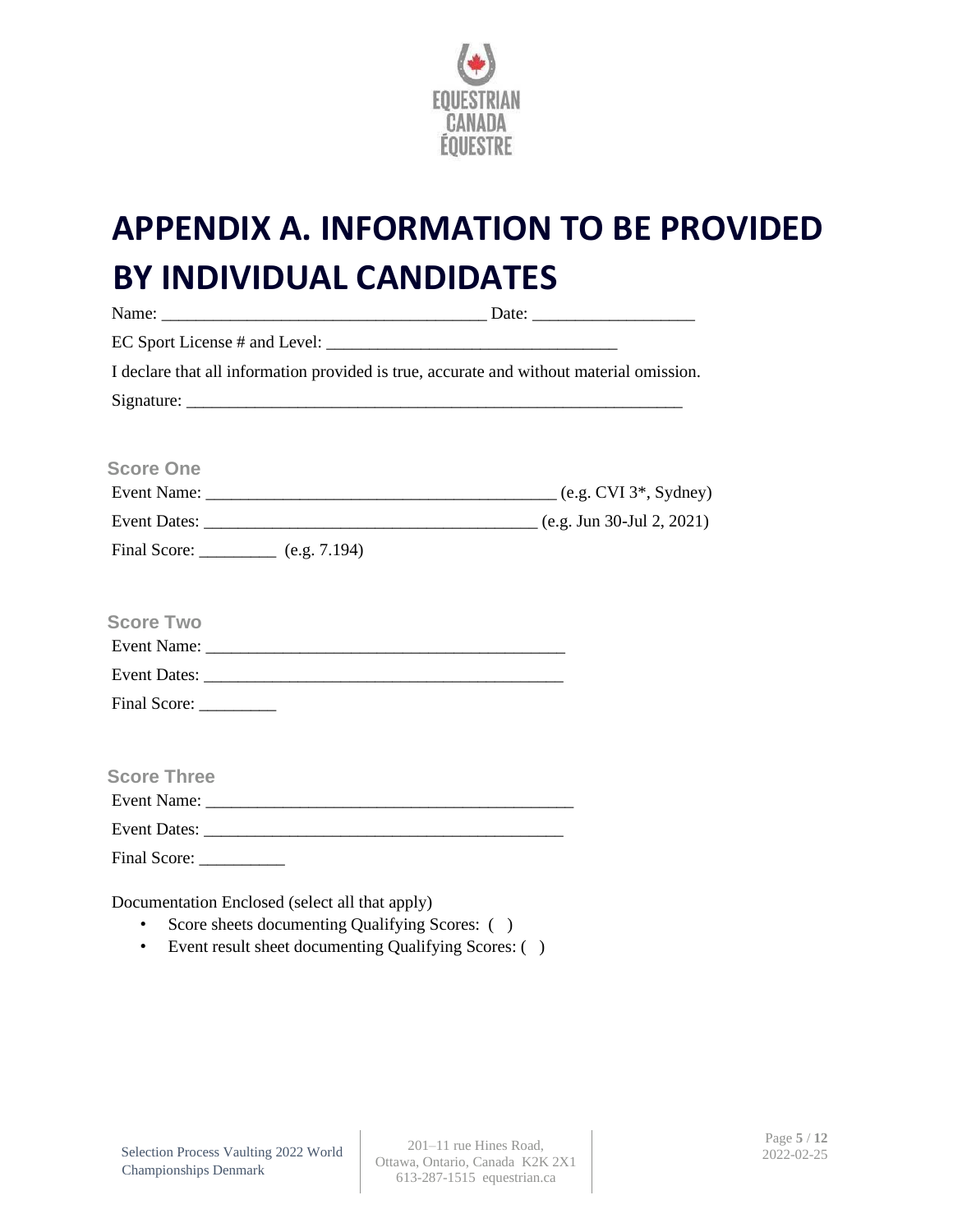

# **APPENDIX B. INFORMATION TO BE PROVIDED BY PAS DE DEUX CANDIDATES**

| I declare that all information provided is true, accurate and without material omission. |
|------------------------------------------------------------------------------------------|
|                                                                                          |
|                                                                                          |
|                                                                                          |
| I declare that all information provided is true, accurate and without material omission. |
|                                                                                          |
|                                                                                          |
| <b>Score One</b>                                                                         |
|                                                                                          |
|                                                                                          |
| Round - One [ ] Two [ ]                                                                  |
| Score (for round): ____________ (e.g. 7.194)                                             |
| <b>Score Two</b>                                                                         |
|                                                                                          |
|                                                                                          |
| Round - One $[ ] Two [ ]$                                                                |
| Score (for round): _______                                                               |
| Documentation Enclosed (select all that apply)                                           |

- Score sheets documenting Qualifying Scores: ( )
- Event result sheets documenting Qualifying Scores: ( )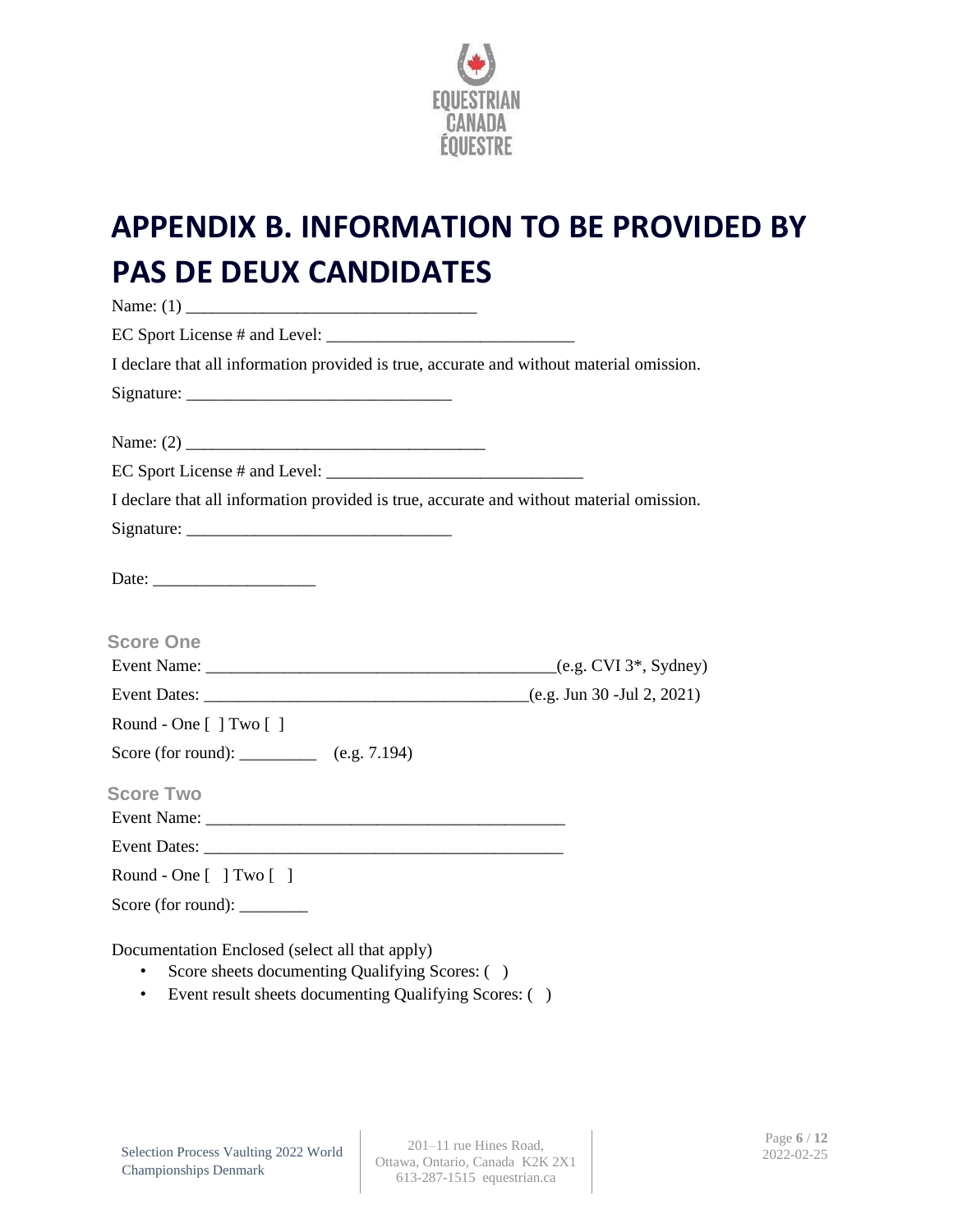

# **APPENDIX C. INFORMATION TO BE PROVIDED BY SQUAD CANDIDATES MEMBERS**

| I declare that all information provided is true, accurate and without material omission. |
|------------------------------------------------------------------------------------------|
|                                                                                          |
|                                                                                          |
|                                                                                          |
| I declare that all information provided is true, accurate and without material omission. |
|                                                                                          |
|                                                                                          |
|                                                                                          |
| I declare that all information provided is true, accurate and without material omission. |
|                                                                                          |
|                                                                                          |
|                                                                                          |
| I declare that all information provided is true, accurate and without material omission. |
|                                                                                          |
|                                                                                          |
|                                                                                          |
| I declare that all information provided is true, accurate and without material omission. |
|                                                                                          |
|                                                                                          |
|                                                                                          |
| I declare that all information provided is true, accurate and without material omission. |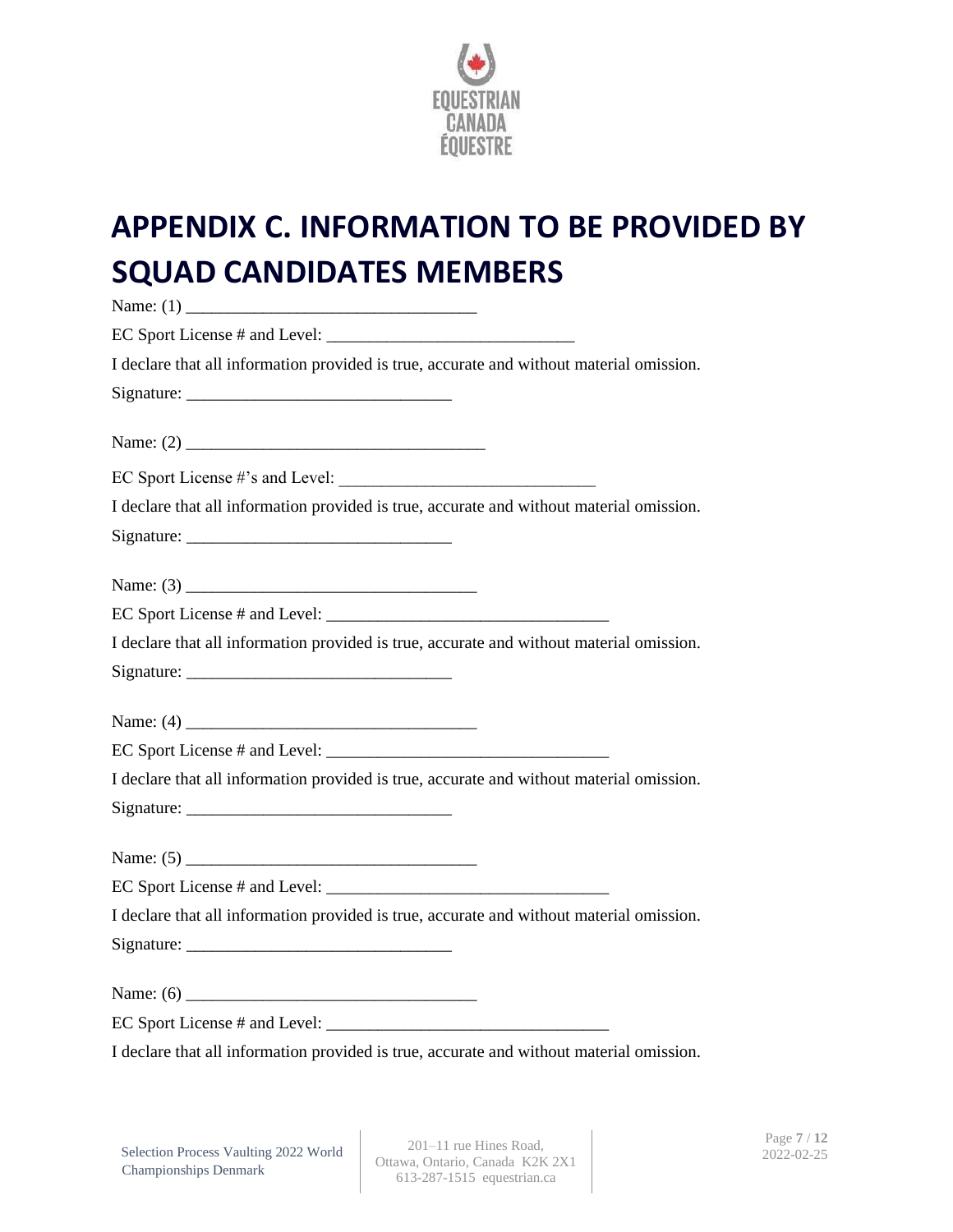

|                                                | I declare that all information provided is true, accurate and without material omission. |  |
|------------------------------------------------|------------------------------------------------------------------------------------------|--|
|                                                |                                                                                          |  |
|                                                |                                                                                          |  |
| <b>Score One</b>                               |                                                                                          |  |
|                                                |                                                                                          |  |
|                                                |                                                                                          |  |
| Final Score: (e.g. 7.194)                      |                                                                                          |  |
|                                                |                                                                                          |  |
| <b>Score Two</b>                               |                                                                                          |  |
|                                                |                                                                                          |  |
|                                                |                                                                                          |  |
| Final Score: _________                         |                                                                                          |  |
| Documentation Enclosed (select all that apply) |                                                                                          |  |

- Score sheets documenting Qualifying Scores: ( )
- Event result sheets documenting Qualifying Scores: ( )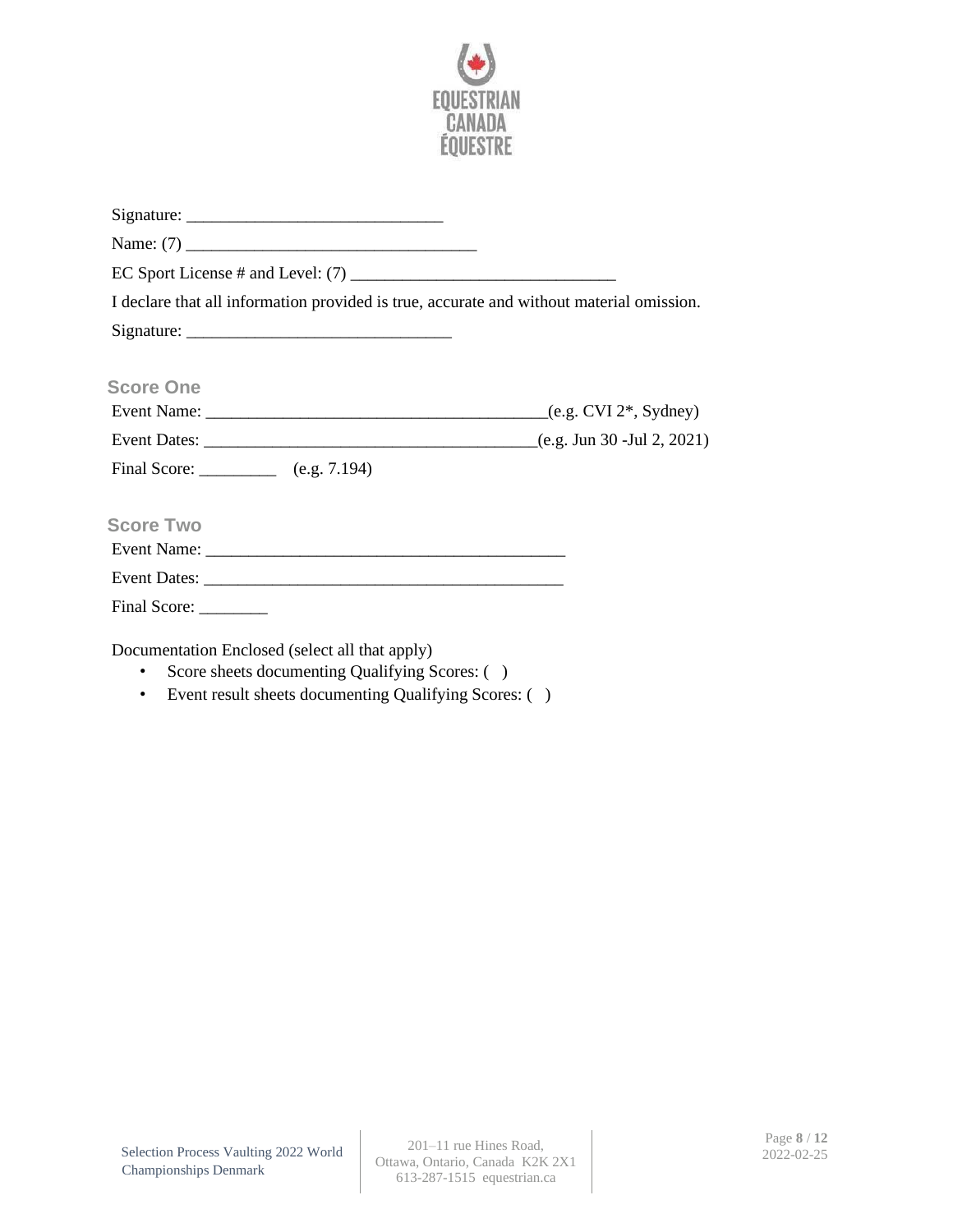

# **APPENDIX I. EQUESTRIAN CANADA ATHLETES'S RELEASE OF LIABILITY, WAIVER OF CLAIMS, ASSUMPTION OF RISK AND INDEMNITY AGREEMENT**

**2022 World Vaulting Senior Vaulting Championships** 

# **To: EQUESTRIAN CANADA**

Definition: In this agreement, the term "Equine Activities" shall include all activities, actions or conduct in any way directly or indirectly related to my travel to and my participation at the 2022FEI Vaulting World Championships, which event I am attending as a member of the Canadian Vaulting Team.

### **ASSUMPTION OF RISK**

I am aware that the Equine Activities involve many risks, dangers and hazards to me and to my horse including, but not limited to: contracting human or equine diseases or illnesses in transit; accidents in or near the show ring or competition grounds; accidents at the stables; transportation to and from the show ring, the competition grounds and stables; the negligence of other parties participating at the 2022FEI Vaulting World Championships; negligence on the part of Equestrian Canada, including the failure by Equestrian Canada to safeguard and protect me from the risks, dangers and hazards of Equine Activities. I freely accept and fully assume all risks, dangers and hazards associated with the Equine Activities (for both myself and for my horse) and the possibility of personal injury, injury to the horse, death to me or my horse, property damage or loss resulting therefrom. I understand that if I know or suspect that my physical condition may be incompatible with the Equine Activities that I should seek medical advice before undertaking the Equine Activities.

### **RELEASE OF LIABILITY, WAIVER OF CLAIMS AND INDEMNITY AGREEMENT**

In consideration of Equestrian Canada agreeing to provide me with accreditation at the 2022 FEI Vaulting World Championships so as to allow me to fully participate in the Equine Activities, and for other good and valuable consideration, the receipt and sufficiency of which is acknowledged, I hereby agree as follows:

TO WAIVE ANY AND ALL CLAIMS that I have or may have in the future against Equestrian Canada, its Directors, officers, employees, agents, coaches, independent contractors, subcontractors and representatives (all of whom are hereinafter referred to as the "Releasees") and to RELEASE THE

201–11 rue Hines Road, Ottawa, Ontario, Canada K2K 2X1 613-287-1515 equestrian.ca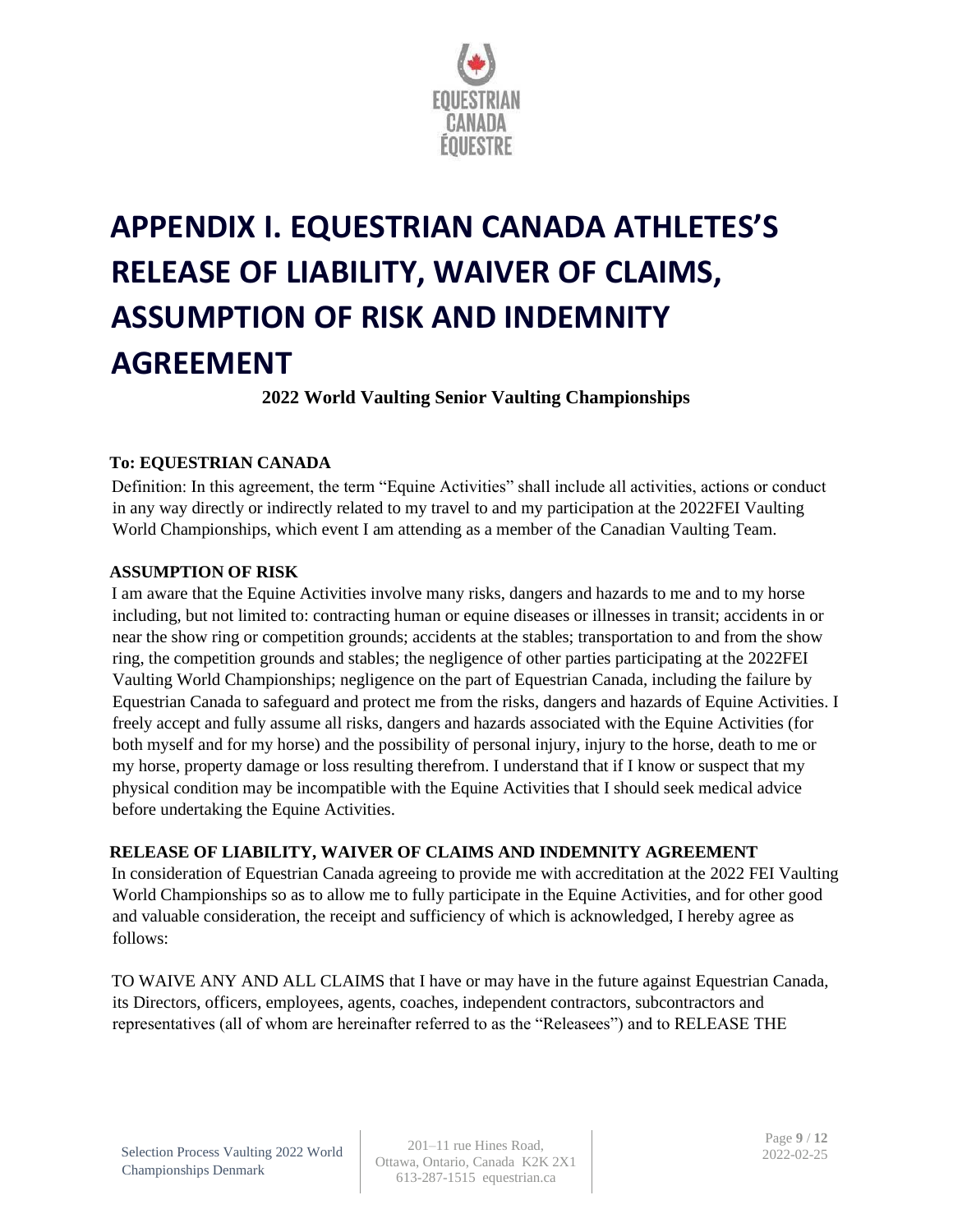

RELEASEES from any and all liability for any loss, damage, expense or injury including death that I may suffer, my horse may suffer or that my next of kin may suffer as a result of my participation in the Equine Activities, due to any cause whatsoever, including NEGLIGENCE, BREACH OF CONTRACT, BREACH OF ANY STATUTORY OR OTHER DUTY OF CARE INCLUDING ANY DUTY OF CARE UNDER THE OCCUPIERS LIABILITY ACT ON THE PART OF THE RELEASEES AND FURTHER, INCLUDING FAILURE ON THE PART OF THE RELEASEES TO SAFEGUARD AND PROTECT ME FROM THE RISKS, DANGERS AND HAZARDS OF THE EQUINE ACTIVITIES REFERRED TO ABOVE.

I agree to hold harmless and to indemnify the Releasees from any and all liability for any property damage of any description or personal injury to me or to any third party or injury to my horse resulting from my participation in the Equine Activities. I agree that this agreement shall be binding upon my heirs, next of kin, executors, administrators and assigns in the event of my death. I agree that this agreement shall be governed and interpreted in accordance with the laws of the Province of Ontario and any litigation involving the parties to this agreement shall be brought in Ontario. In entering into this agreement, I am not relying on any oral or written representation or statements made by the Releasees with respect to the safety of the Equine Activities other than as set forth in this agreement.

\_\_\_\_\_\_\_\_\_\_\_\_\_\_\_\_\_\_\_\_\_\_\_\_\_\_\_\_\_\_\_\_\_\_\_\_ \_\_\_\_\_\_\_\_\_\_\_\_\_\_\_\_\_\_\_\_\_\_\_\_\_\_\_\_\_\_\_\_\_\_\_\_

\_\_\_\_\_\_\_\_\_\_\_\_\_\_\_\_\_\_\_\_\_\_\_\_\_\_\_\_\_\_\_ \_\_\_\_\_\_\_\_\_\_\_\_\_\_\_\_\_\_\_\_\_\_\_\_\_\_\_\_\_\_\_\_\_\_\_

Date:

Signature of Athlete Print name (Athlete)

Signature of Parent or Guardian Signature of Witness *if Athlete is under 18 years old*

These forms must be completed and returned by **June 29, 2022** to Anna Johnson at ajohnson@equestrian.ca. Late submissions will not be accepted.

*Illegible forms will be returned for re-submission. Please type or print clearly on all attachments. Any intentional misrepresentation of information will eliminate the athlete/horse combination from being considered.* 

Selection Process Vaulting 2022 World Championships Denmark

201–11 rue Hines Road, Ottawa, Ontario, Canada K2K 2X1 613-287-1515 equestrian.ca

Page **10** / **12** 2022-02-25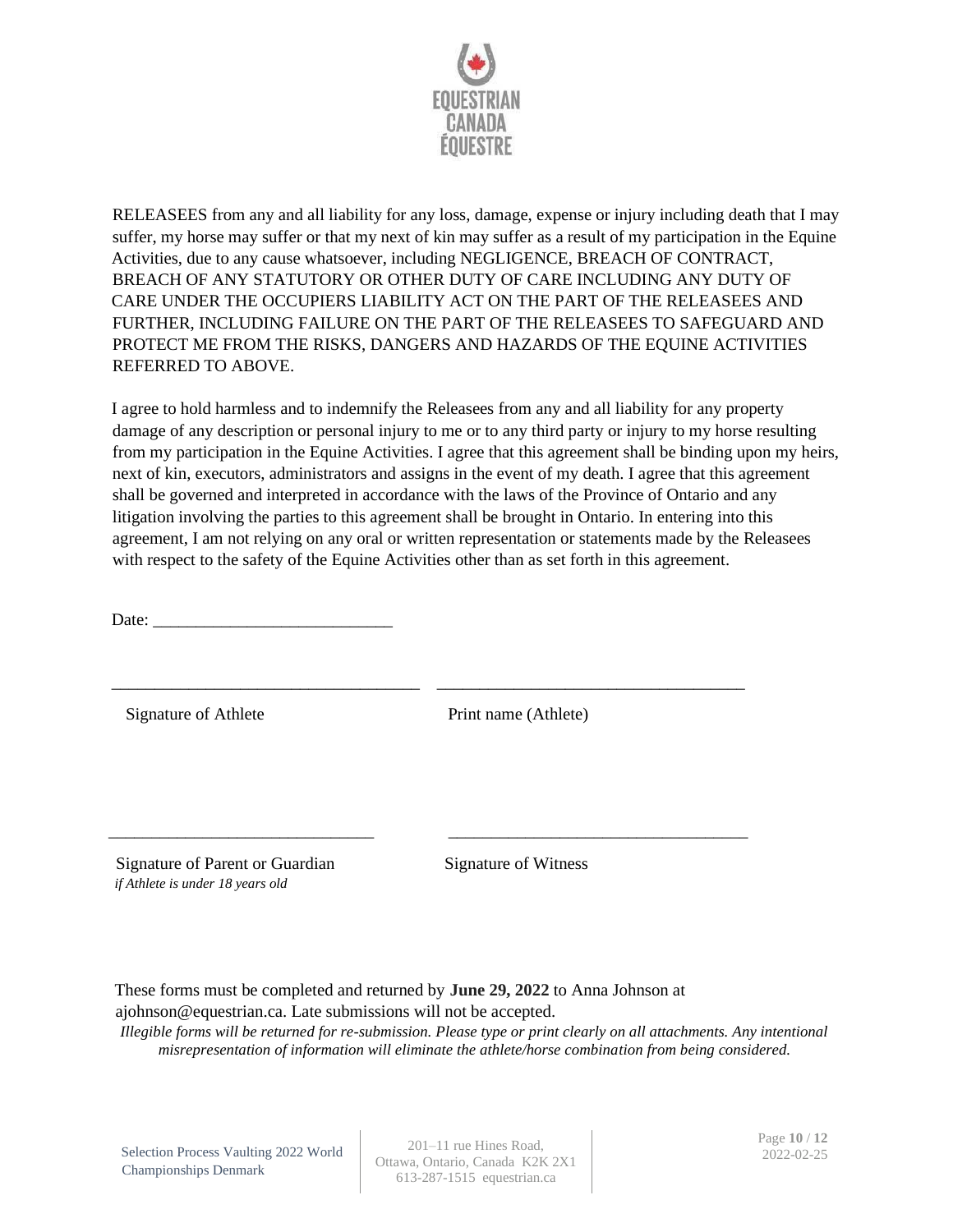

# **APPENDIX J. EQUESTRIAN CANADA OWNER'S RELEASE OF LIABILITY, WAIVER OF CLAIMS, ASSUMPTION OF RISK AND INDEMNITY AGREEMENT**

**2022 World Vaulting Senior Vaulting Championships** 

### **To: EQUESTRIAN CANADA**

Definition: In this agreement, the term "Equine Activities" shall include all activities, actions or conduct in any way directly or indirectly related to my travel to and my participation at the 2022 FEI Vaulting World Championships which event I am attending as a member of the Canadian Vaulting Team.

#### **ASSUMPTION OF RISK**

I am aware that the Equine Activities involve many risks, dangers and hazards to me and to my horse including, but not limited to: contracting human or equine diseases or illnesses in Canada or in transit; accidents in or near the show ring or competition grounds; accidents at the stables; transportation to and from the 2022 FEI Vaulting World Championships, the show ring, the competition grounds and stables; the negligence of other parties participating at the 2022 FEI Vaulting World Championships; negligence on the part of Equestrian Canada, including the failure by Equestrian Canada to safeguard and protect me from the risks, dangers and hazards of Equine Activities. I freely accept and fully assume all risks, dangers and hazards associated with the Equine Activities (for both myself and for my horse) and the possibility of personal injury, injury to the horse, death to me or my horse, property damage or loss resulting therefrom. I understand that if I know or suspect that my physical condition may be incompatible with the Equine Activities that I should seek medical advice before undertaking the Equine Activities.

# **RELEASE OF LIABILITY, WAIVER OF CLAIMS AND INDEMNITY AGREEMENT**

In consideration of Equestrian Canada agreeing to provide me with accreditation at the 2022 FEI Vaulting World Championships so as to allow me to fully participate in the Equine Activities, and for other good and valuable consideration, the receipt and sufficiency of which is acknowledged, I hereby agree as follows:

TO WAIVE ANY AND ALL CLAIMS that I have or may have in the future against Equestrian Canada, its Directors, officers, employees, agents, coaches, independent contractors, subcontractors and representatives (all of whom are hereinafter referred to as the "Releasees") and to RELEASE THE RELEASEES from any and all liability for any loss, damage, expense or injury including death that I may